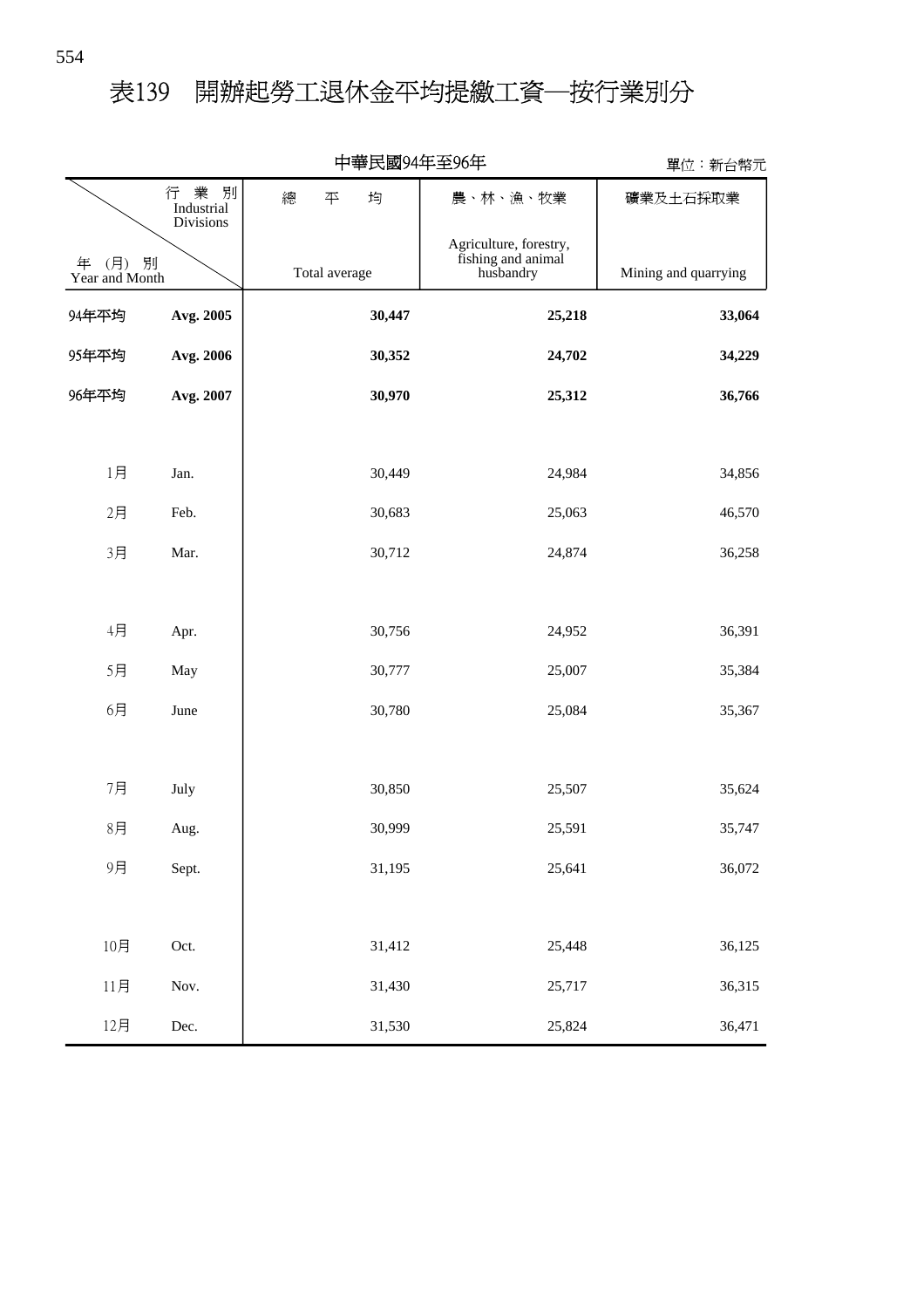|               | Unit NT\$                     |              |        |                                                |
|---------------|-------------------------------|--------------|--------|------------------------------------------------|
| 製<br>造<br>業   | 水電燃氣業                         | 營<br>造<br>業  | 批發及零售業 | 住宿及餐飲業                                         |
| Manufacturing | Electricity,<br>gas and water | Construction | Trade  | Accommodation and<br>eating-drinking<br>places |
| 31,257        | 64,679                        | 27,860       | 28,244 | 19,805                                         |
| 31,541        | 65,626                        | 27,154       | 27,944 | 19,683                                         |
| 32,206        | 64,966                        | 27,435       | 28,477 | 20,005                                         |
|               |                               |              |        |                                                |
| 31,795        | 63,745                        | 27,117       | 27,976 | 19,729                                         |
| 32,063        | 66,216                        | 27,198       | 28,229 | 19,814                                         |
| 31,978        | 64,648                        | 27,156       | 28,235 | 19,913                                         |
|               |                               |              |        |                                                |
| 32,009        | 65,841                        | 27,158       | 28,293 | 19,957                                         |
| 32,031        | 64,785                        | 27,183       | 28,332 | 19,890                                         |
| 32,015        | 64,920                        | 27,247       | 28,315 | 19,796                                         |
|               |                               |              |        |                                                |
| 32,058        | 64,603                        | 27,500       | 28,438 | 19,594                                         |
| 32,177        | 64,590                        | 27,544       | 28,549 | 19,906                                         |
| 32,434        | 64,026                        | 27,560       | 28,687 | 20,249                                         |
|               |                               |              |        |                                                |
| 32,579        | 64,358                        | 27,844       | 28,888 | 20,304                                         |
| 32,611        | 65,809                        | 27,860       | 28,861 | 20,383                                         |
| 32,659        | 66,042                        | 27,797       | 28,890 | 20,493                                         |

## **Table 139 Average Contribution Wages, by Industry**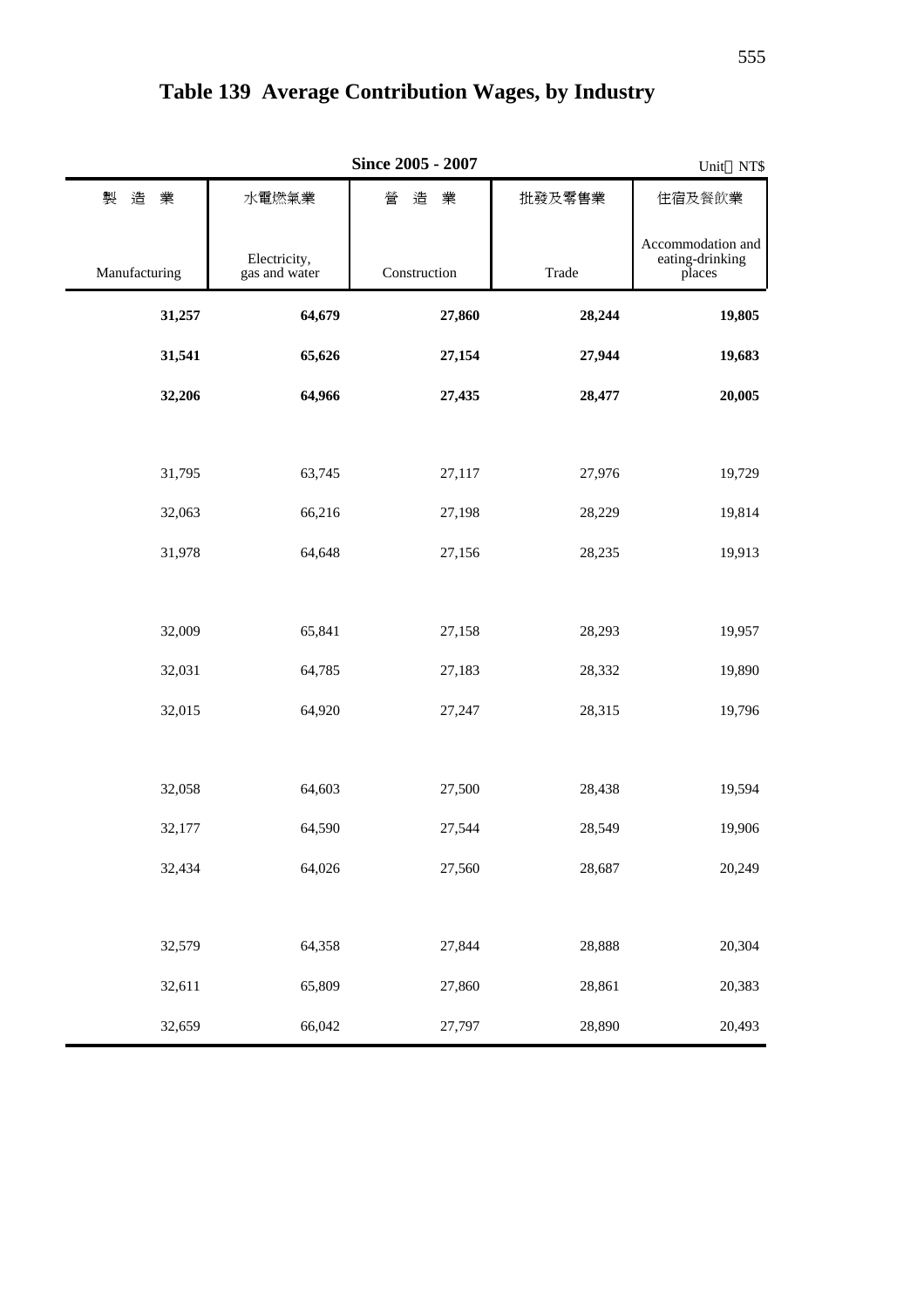# 表139 開辦起勞工退休金平均提繳工資─按行業別分(續)

| 中華民國94年至96年                  |                                     |                                                 |                          |                                       | 單位:新台幣元                                               |
|------------------------------|-------------------------------------|-------------------------------------------------|--------------------------|---------------------------------------|-------------------------------------------------------|
|                              | 行 業<br>別<br>Industrial<br>Divisions | 運輸、倉儲及<br>通 信 業<br>信                            | 金融及保險業                   | 不動產及租賃業                               | 專業、科學及<br>技術服務業                                       |
| (月) 別<br>年<br>Year and Month |                                     | Transportation,<br>storage and<br>communication | Finance and<br>insurance | Real estate and<br>rental and leasing | Professional,<br>scientific and<br>technical services |
| 94年平均                        | Avg. 2005                           | 33,645                                          | 42,930                   | 28,589                                | 35,904                                                |
| 95年平均                        | Avg. 2006                           | 33,934                                          | 44,785                   | 28,689                                | 36,195                                                |
| 96年平均                        | Avg. 2007                           | 34,641                                          | 46,985                   | 29,388                                | 37,098                                                |
|                              |                                     |                                                 |                          |                                       |                                                       |
| 1月                           | Jan.                                | 34,195                                          | 44,397                   | 28,802                                | 36,469                                                |
| 2月                           | Feb.                                | 34,310                                          | 44,864                   | 29,042                                | 36,677                                                |
| 3月                           | Mar.                                | 34,411                                          | 45,880                   | 29,293                                | 36,830                                                |
|                              |                                     |                                                 |                          |                                       |                                                       |
| 4月                           | Apr.                                | 34,394                                          | 46,325                   | 29,254                                | 36,909                                                |
| 5月                           | May                                 | 34,429                                          | 46,420                   | 29,116                                | 37,099                                                |
| 6月                           | June                                | 34,521                                          | 46,035                   | 29,026                                | 37,205                                                |
|                              |                                     |                                                 |                          |                                       |                                                       |
| 7月                           | July                                | 34,551                                          | 46,750                   | 29,188                                | 36,990                                                |
| 8月                           | Aug.                                | 34,666                                          | 46,886                   | 29,474                                | 37,127                                                |
| 9月                           | Sept.                               | 34,834                                          | 47,538                   | 29,694                                | 37,347                                                |
|                              |                                     |                                                 |                          |                                       |                                                       |
| 10月                          | Oct.                                | 35,043                                          | 49,117                   | 29,904                                | 37,480                                                |
| 11月                          | Nov.                                | 35,056                                          | 49,304                   | 29,833                                | 37,421                                                |
| 12月                          | Dec.                                | 35,238                                          | 49,865                   | 29,939                                | 37,563                                                |

中華民國94年至96年